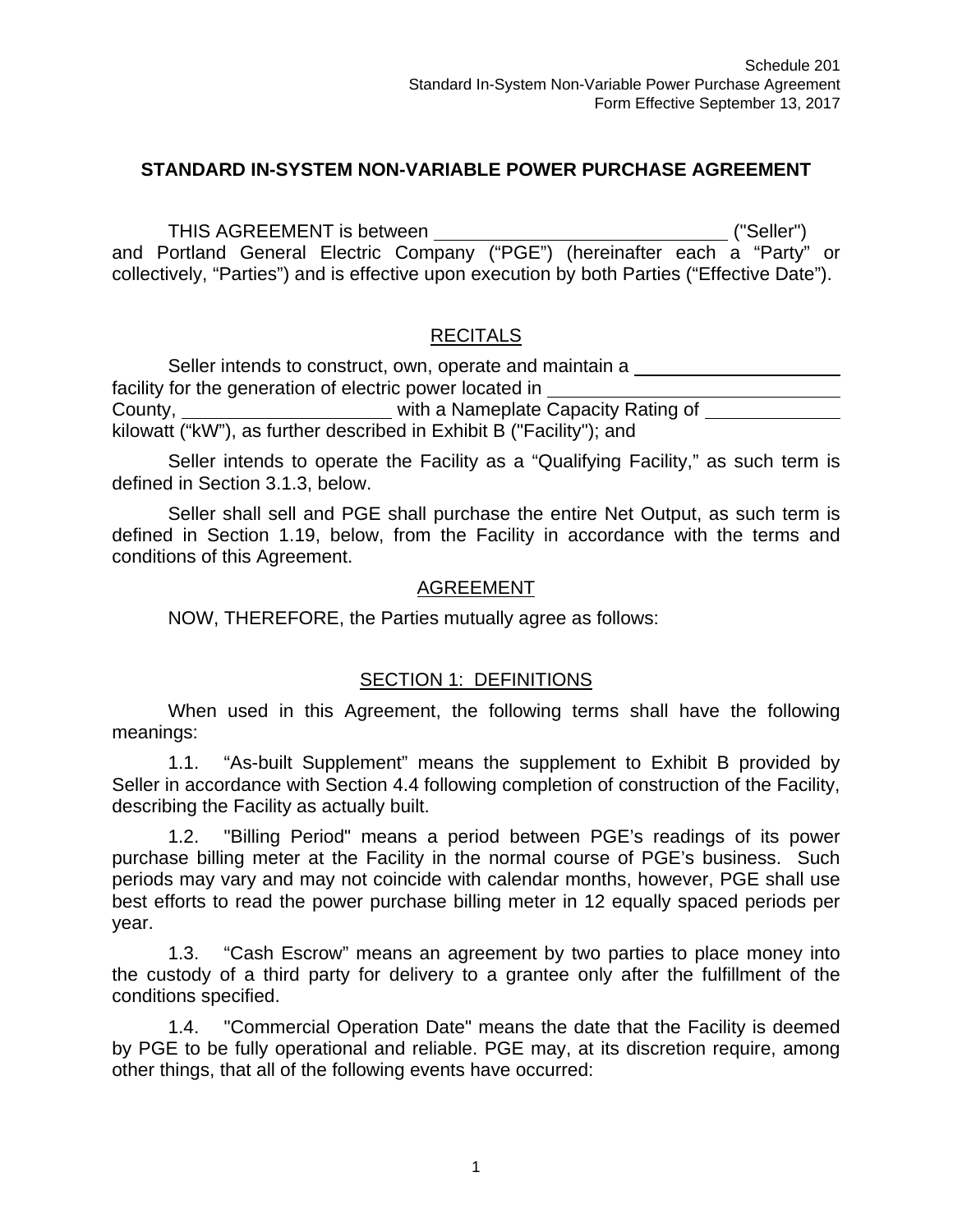1.4.1. (facilities with nameplate under 500 kW exempt from following requirement) PGE has received a certificate addressed to PGE from a Licensed Professional Engineer ("LPE") acceptable to PGE in its reasonable judgment stating that the Facility is able to generate electric power reliably in amounts required by this Agreement and in accordance with all other terms and conditions of this Agreement (certifications required under this Section 1.4 can be provided by one or more LPEs);

1.4.2. Start-Up Testing of the Facility has been completed in accordance with Section 1.28;

1.4.3. (facilities with nameplate under 500 kW exempt from following requirement) After PGE has received notice of completion of Start-Up Testing, PGE has received a certificate addressed to PGE from an LPE stating that the Facility has operated for testing purposes under this Agreement uninterrupted for a Test Period at a rate in kW of at least 75 percent of average annual Net Output divided by 8,760 based upon any sixty (60) minute period for the entire testing period. The Facility must provide ten (10) working days written notice to PGE prior to the start of the initial testing period. If the operation of the Facility is interrupted during this initial testing period or any subsequent testing period, the Facility shall promptly start a new Test Period and provide PGE forty-eight (48) hours written notice prior to the start of such testing period;

1.4.4. (facilities with nameplate under 500 kW exempt from following requirement) PGE has received a certificate addressed to PGE from an LPE stating that in accordance with the Generation Interconnection Agreement, all required interconnection facilities have been constructed, all required interconnection tests have been completed; and the Facility is physically interconnected with PGE's electric system.

1.4.5. (facilities with nameplate under 500 kW exempt from following requirement) PGE has received a certificate addressed to PGE from an LPE stating that Seller has obtained all Required Facility Documents and if requested by PGE in writing, has provided copies of any or all such requested Required Facility Documents;

1.5. "Contract Price" means the applicable price, including on-peak and offpeak prices, as specified in the Schedule.

1.6. "Contract Year" means each twelve (12) month period commencing upon the Commercial Operation Date or its anniversary during the Term, except the final contract year will be the period from the last anniversary of the Commercial Operation Date during the Term until the end of the Term.

1.7. "Effective Date" has the meaning set forth in Section 2.1.

1.8. "Environmental Attributes" shall mean any and all claims, credits, benefits, emissions reductions, offsets, and allowances, howsoever entitled, resulting from the avoidance of the emission of any gas, chemical or other substance to the air, soil or water. Environmental Attributes include but are not limited to: (1) any avoided emissions of pollutants to the air, soil or water such as (subject to the foregoing) sulfur oxides (SOx) nitrogen oxides (NOx), carbon monoxide (CO), and other pollutants; and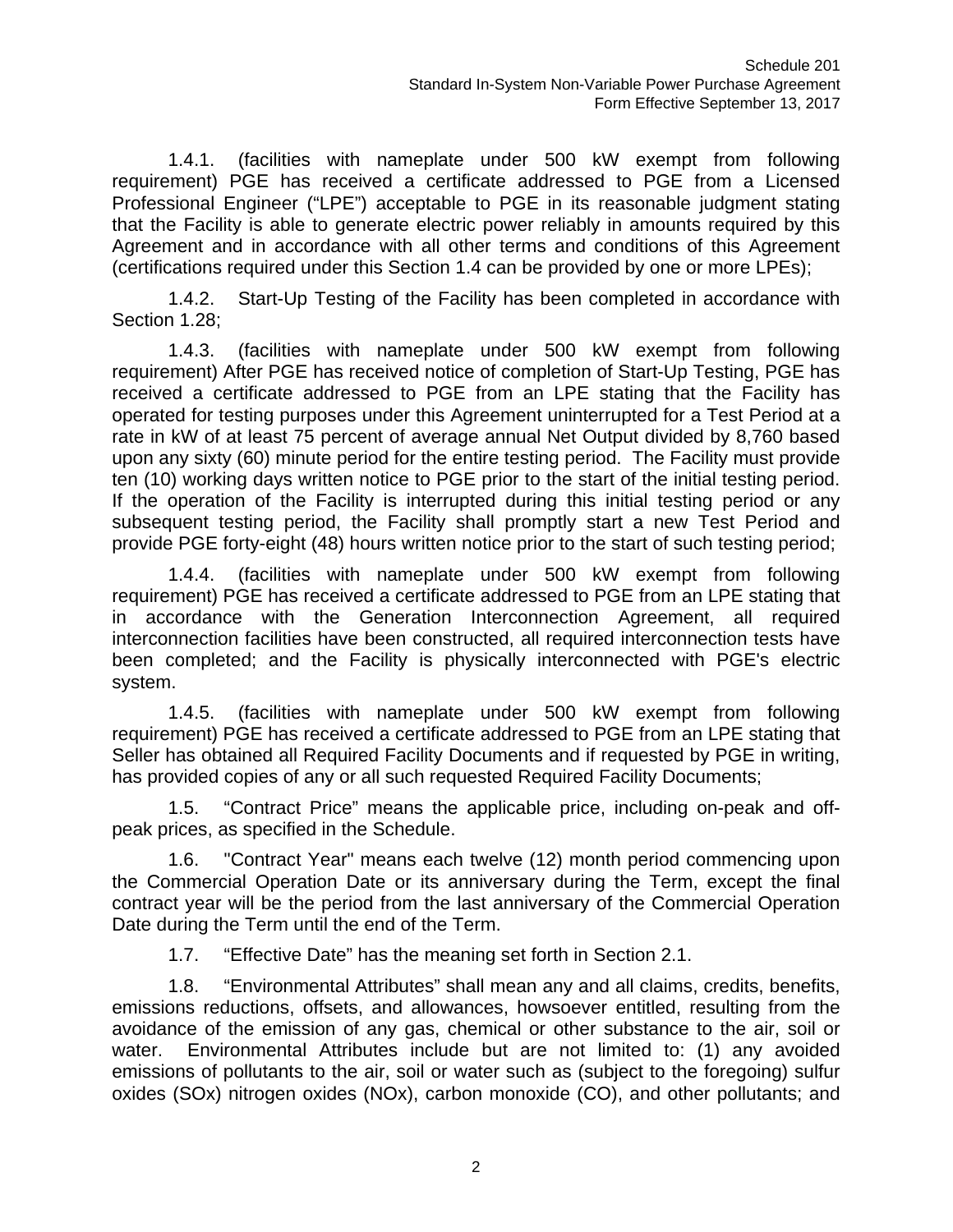(2) any avoided emissions of carbon dioxide (CO2), methane (CH4), and other greenhouse gasses (GHGs) that have been determined by the United Nations Intergovernmental Panel on Climate Change to contribute to the actual or potential threat of altering the Earth's climate by trapping heat in the atmosphere.

1.9. "Facility" has the meaning set forth in the Recitals.

1.10. "Forward Replacement Price" means the price at which PGE, acting in a commercially reasonable manner, purchases for delivery at the Point of Delivery a replacement for any Net Output that Seller is required to deliver under this Agreement plus (i) costs reasonably incurred by PGE in purchasing such replacement Net Output, and (ii) additional transmission charges, if any, reasonably incurred by PGE in causing replacement energy to be delivered to the Point of Delivery. If PGE elects not to make such a purchase, costs of purchasing replacement Net Output shall be at the Mid-C Index Price for such energy not delivered, plus any additional cost or expense incurred as a result of Seller's failure to deliver, as determined by PGE in a commercially reasonable manner (but not including any penalties, ratcheted demand or similar charges).

1.11. "Generation Interconnection Agreement" means the generation interconnection agreement to be entered into separately between Seller and PGE, providing for the construction, operation, and maintenance of interconnection facilities required to accommodate deliveries of Seller's Net Output.

1.12. "Letter of Credit" means an engagement by a bank or other person made at the request of a customer that the issuer will honor drafts or other demands for payment upon compliance with the conditions specified in the letter of credit.

1.13. "Licensed Professional Engineer" or "LPE" means a person who is licensed to practice engineering in the state where the Facility is located, who has no economic relationship, association, or nexus with the Seller, and who is not a representative of a consulting engineer, contractor, designer or other individual involved in the development of the Facility, or of a manufacturer or supplier of any equipment installed in the Facility. Such Licensed Professional Engineer shall be licensed in an appropriate engineering discipline for the required certification being made and be acceptable to PGE in its reasonable judgment.

1.14. "Lost Energy Value" means for a Contract Year: zero plus any reasonable costs incurred by PGE to purchase replacement power and/or transmission to deliver the replacement power to the Point of Delivery, unless the Contract Year's Net Output is less than the Minimum Net Output and the Contract Year's time-weighted average of the Mid-C Index Price for On-Peak and Off-Peak Hours is greater than the timeweighted average of the Contract Price for On-Peak and Off-Peak Hours for that Contract Year, in which case Lost Energy Value equals: (Minimum Net Output - Net Output for the Contract Year) X (the lower of: the time-weighted average of the Contract Price for On-Peak and Off-Peak Hours; or the time-weighted average of the Mid-C Index Price for On-Peak and Off-Peak Hours – the time-weighted average of the Contract Price for On-Peak and Off-Peak Hours) plus any reasonable costs incurred by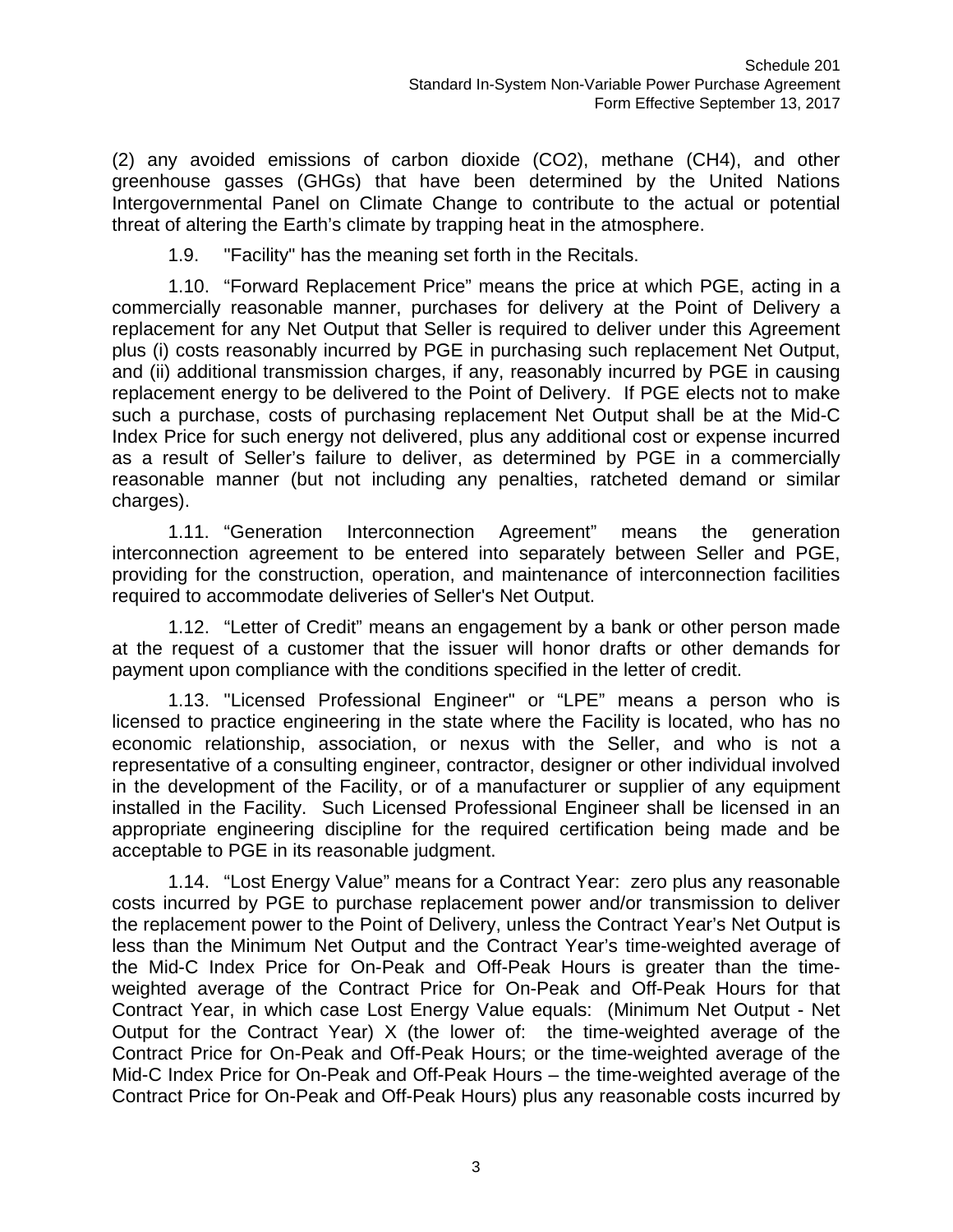PGE to purchase replacement power and/or transmission to deliver the replacement power to the Point of Delivery.

1.15. "Mid-C Index Price" means the Day Ahead Intercontinental Exchange ("ICE") for the bilateral OTC market for energy at the Mid-C Physical for On Peak Power and Off Peak Power. In the event ICE no longer publishes this index, PGE and the Seller agree to select an alternative successor index representative of the Mid-C trading hub.

1.16. "Minimum Net Output" shall have the meaning provided in Section 4.2 of this Agreement.

1.17. "Nameplate Capacity Rating" means the maximum capacity of the Facility as stated by the manufacturer, expressed in kW, which shall not exceed 10,000 kW.

1.18. "Net Dependable Capacity" means the maximum capacity the Facility can sustain over a specified period modified for seasonal limitations, if any, and reduced by the capacity required for station service or auxiliaries.

1.19. "Net Output" means all energy expressed in kWhs produced by the Facility, less station and other onsite use and less transformation and transmission losses.

1.20. "Off-Peak Hours" has the meaning provided in the Schedule.

1.21. "On-Peak Hours" has the meaning provided in the Schedule.

1.22. "Point of Delivery" means the high side of the generation step up transformer(s) located at the point of interconnection between the Facility and PGE's distribution or transmission system, as specified in the Generation Interconnection Agreement.

1.23. "Prime Rate" means the publicly announced prime rate or reference rate for commercial loans to large businesses with the highest credit rating in the United States in effect from time to time quoted by Citibank, N.A. If a Citibank, N.A. prime rate is not available, the applicable Prime Rate shall be the announced prime rate or reference rate for commercial loans in effect from time to time quoted by a bank with \$10 billion or more in assets in New York City, N.Y., selected by the Party to whom interest based on the prime rate is being paid.

1.24. "Prudent Electrical Practices" means those practices, methods, standards and acts engaged in or approved by a significant portion of the electric power industry in the Western Electricity Coordinating Council that at the relevant time period, in the exercise of reasonable judgment in light of the facts known or that should reasonably have been known at the time a decision was made, would have been expected to accomplish the desired result in a manner consistent with good business practices, reliability, economy, safety and expedition, and which practices, methods, standards and acts reflect due regard for operation and maintenance standards recommended by applicable equipment suppliers and manufacturers, operational limits, and all applicable laws and regulations. Prudent Electrical Practices are not intended to be limited to the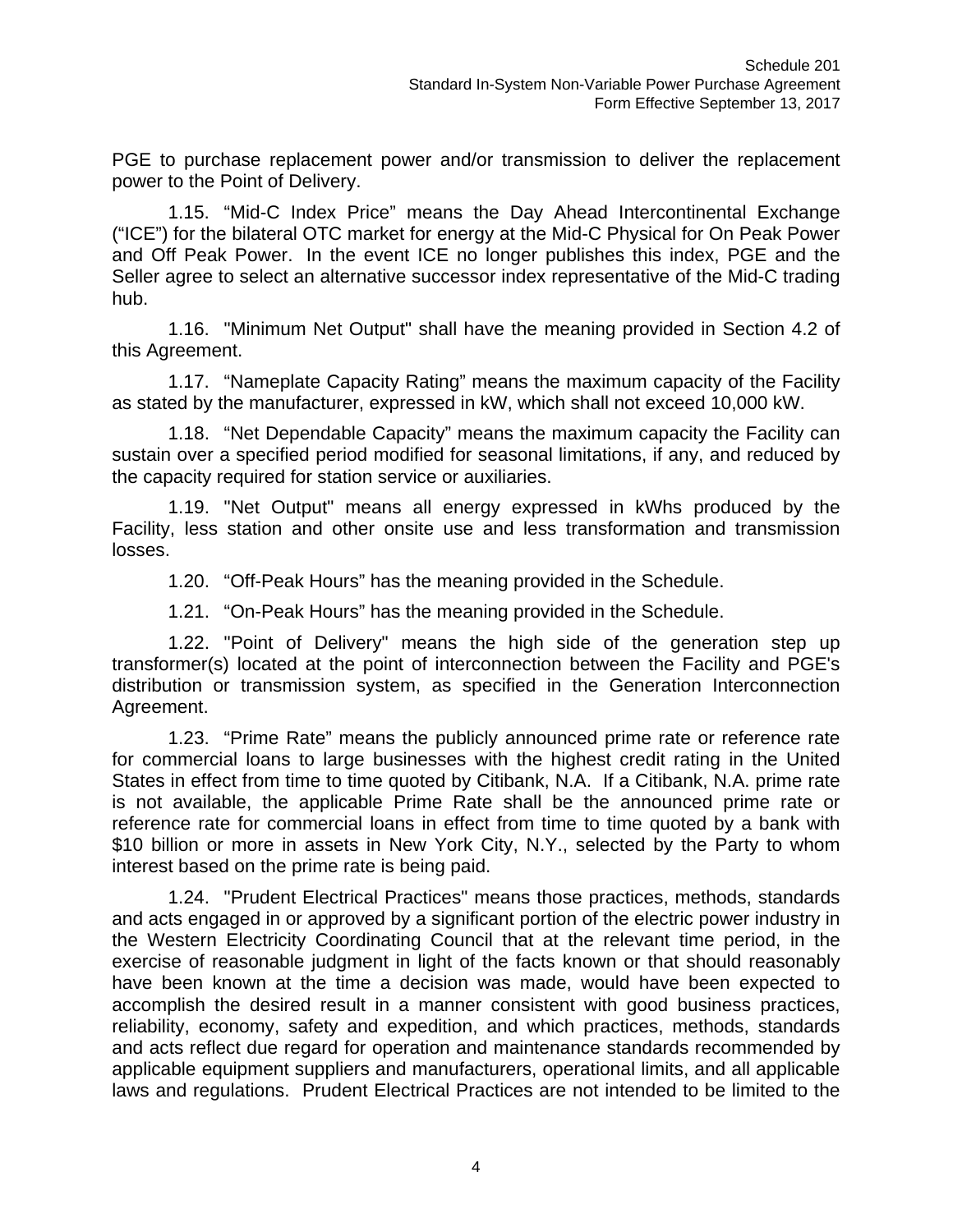optimum practice, method, standard or act to the exclusion of all others, but rather to those practices, methods and acts generally acceptable or approved by a significant portion of the electric power generation industry in the relevant region, during the relevant period, as described in the immediate preceding sentence.

1.25. "Required Facility Documents" means all licenses, permits, authorizations, and agreements necessary for construction, operation, interconnection, and maintenance of the Facility including without limitation those set forth in Exhibit C.

1.26. "Schedule" shall mean PGE Schedule 201 filed with the Oregon Public Utilities Commission ("Commission") in effect on the Effective Date of this Agreement and attached hereto as Exhibit E, the terms of which are hereby incorporated by reference.

1.27. "Senior Lien" means a prior lien which has precedence as to the property under the lien over another lien or encumbrance.

1.28. "Start-Up Testing" means the completion of applicable required factory and start-up tests as set forth in Exhibit D.

1.29. "Step-in Rights" means the right of one party to assume an intervening position to satisfy all terms of an agreement in the event the other party fails to perform its obligations under the agreement.

1.30. "Term" shall mean the period beginning on the Effective Date and ending on the Termination Date.

1.31. "Test Period" shall mean a period of sixty (60) days or a commercially reasonable period determined by the Seller.

References to Recitals, Sections, and Exhibits are to be the recitals, sections and exhibits of this Agreement.

#### SECTION 2: TERM; COMMERCIAL OPERATION DATE

2.1. This Agreement shall become effective upon execution by both Parties ("Effective Date").

2.2. Time is of the essence of this Agreement, and Seller's ability to meet certain requirements prior to the Commercial Operation Date and to complete all requirements to establish the Commercial Operation Date is critically important. Therefore,

2.2.1. By \_\_\_\_\_\_\_\_ [*date to be determined by the Seller*] Seller shall begin initial deliveries of Net Output; and

2.2.2. By \_\_\_\_\_\_\_\_ [*date to be determined by the Seller subject to Section 2.2.3 below*] Seller shall have completed all requirements under Section 1.4 and shall have established the Commercial Operation Date.

2.2.3. Unless the Parties agree in writing that a later Commercial Operation Date is reasonable and necessary, the Commercial Operation Date shall be no more than three (3) years from the Effective Date. Buyer will not unreasonably withhold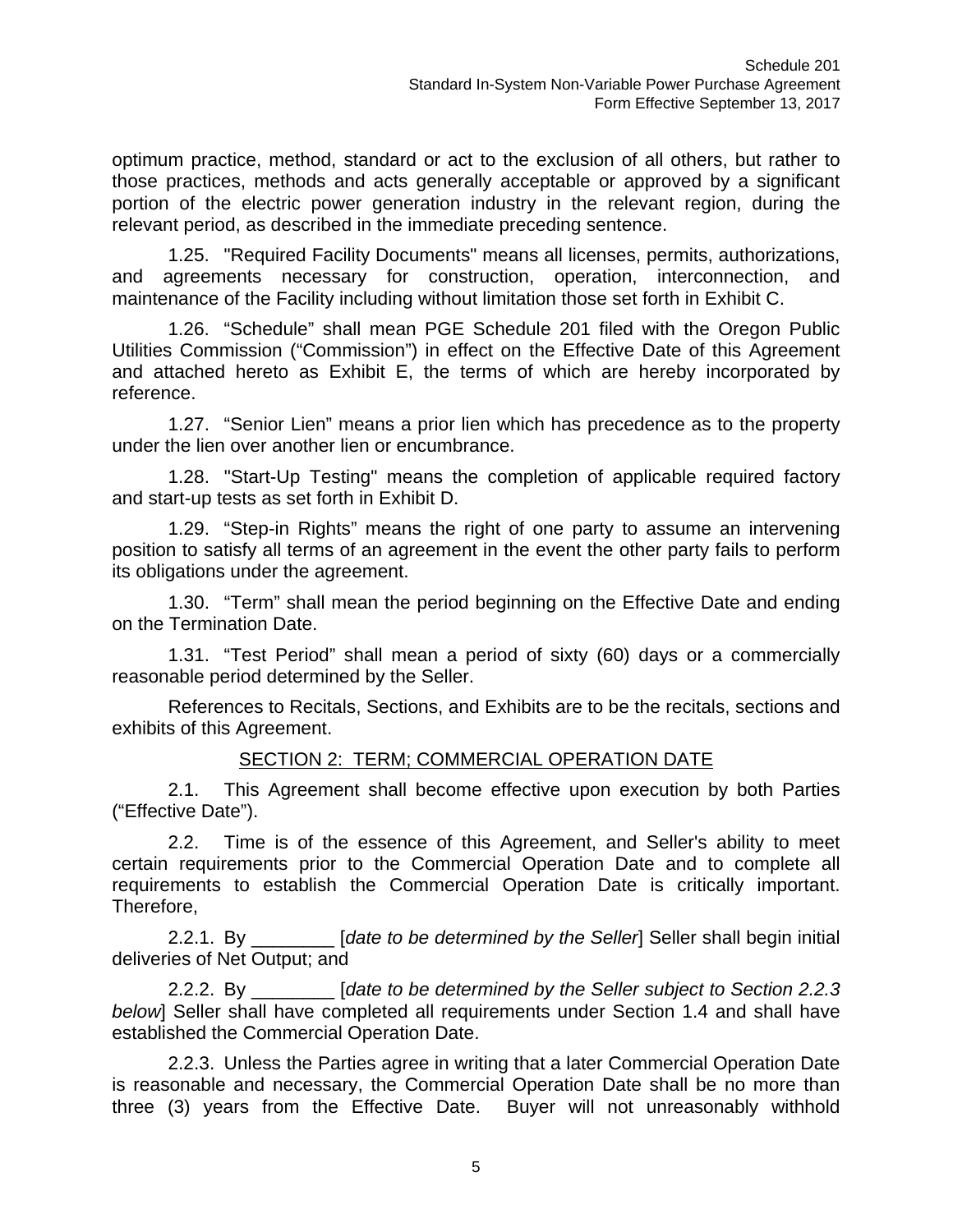agreement to a Commercial Operation Date that is more than three (3) years from the Effective date if the Seller has demonstrated that a later Commercial Operation Date is reasonable and necessary.

2.3. This Agreement shall terminate on \_\_\_\_\_\_\_\_\_, \_\_\_\_ [*date to be chosen by Seller but not to exceed 20 years from the date contained in Section 2.2.2*], or the date the Agreement is terminated in accordance with Section 9 or 11.2, whichever is earlier ("Termination Date").

#### SECTION 3: REPRESENTATIONS AND WARRANTIES

3.1. Seller and PGE represent, covenant, and warrant as follows:

3.1.1. Seller warrants it is a  $\qquad \qquad$  duly organized under the laws of

3.1.2. Seller warrants that the execution and delivery of this Agreement does not contravene any provision of, or constitute a default under, any indenture, mortgage, or other material agreement binding on Seller or any valid order of any court, or any regulatory agency or other body having authority to which Seller is subject.

3.1.3. Seller warrants that the Facility is and shall for the Term of this Agreement continue to be a "Qualifying Facility" ("QF") as that term is defined in the version of 18 C.F.R. Part 292 in effect on the Effective Date. Seller has provided the appropriate QF certification, which may include a Federal Energy Regulatory Commission ("FERC") self-certification to PGE prior to PGE's execution of this Agreement. At any time during the Term of this Agreement, PGE may require Seller to provide PGE with evidence satisfactory to PGE in its reasonable discretion that the Facility continues to qualify as a QF under all applicable requirements.

3.1.4. Seller warrants that it has not within the past two (2) years been the debtor in any bankruptcy proceeding, and Seller is and will continue to be for the Term of this Agreement current on all of its financial obligations.

3.1.5. Seller warrants that during the Term of this Agreement, all of Seller's right, title and interest in and to the Facility shall be free and clear of all liens and encumbrances other than liens and encumbrances arising from third-party financing of the Facility other than workers', mechanics', suppliers' or similar liens, or tax liens, in each case arising in the ordinary course of business that are either not yet due and payable or that have been released by means of a performance bond acceptable to PGE posted within eight (8) calendar days of the commencement of any proceeding to foreclose the lien.

3.1.6. Seller warrants that it will design and operate the Facility consistent with Prudent Electrical Practices.

3.1.7. Seller warrants that the Facility has a Nameplate Capacity Rating not greater than 10,000 kW.

3.1.8. Seller warrants that Net Dependable Capacity of the Facility is \_\_\_\_\_\_\_\_\_\_\_\_ kW.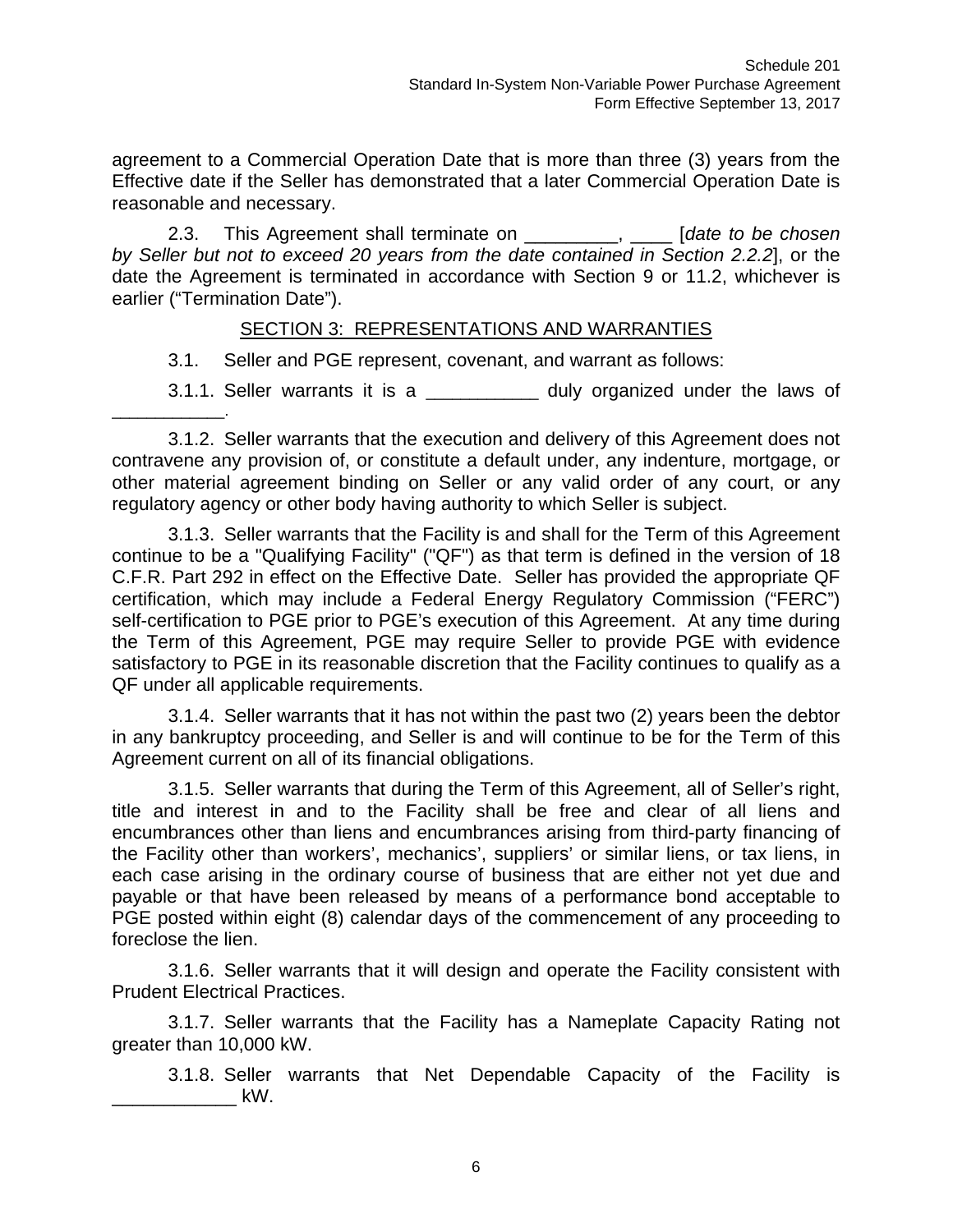3.1.9. Seller estimates that the average annual Net Output to be delivered by the Facility to PGE is https://www.ti-hours ("kWh"), which amount PGE will include in its resource planning.

3.1.10. Seller will deliver from the Facility to PGE at the Point of Delivery Net Output not to exceed a maximum of \_\_\_\_\_\_\_ kWh of Net Output during each Contract Year ("Maximum Net Output").

3.1.11. By the Commercial Operation Date, Seller has entered into a Generation Interconnection Agreement for a term not less than the term of this Agreement.

3.1.12. PGE warrants that it has not within the past two (2) years been the debtor in any bankruptcy proceeding, and PGE is and will continue to be for the Term of this Agreement current on all of its financial obligations.

3.1.13. Seller warrants that (i) the Facility satisfies the eligibility requirements specified in the Definition of a Small Cogeneration Facility or Small Power Production Facility Eligible to Receive the Standard Rates and Standard PPA in PGE's Schedule and (ii) Seller will not make any changes in its ownership, control or management during the term of this Agreement that would cause it to not be in compliance with the Definition of a Small Cogeneration Facility or Small Power Production Facility Eligible to Receive the Standard Rates and Standard PPA in PGE's Schedule. Seller will provide, upon request by PGE not more frequently than every 36 months, such documentation and information as may be reasonably required to establish Seller's continued compliance with such Definition. PGE agrees to take reasonable steps to maintain the confidentiality of any portion of the above described documentation and information that the Seller identifies as confidential except PGE will provide all such confidential information to the Commission upon the Commission's request.

# SECTION 4: DELIVERY OF POWER AND PRICE

4.1. Commencing on the Effective Date and continuing through the Term of this Agreement, Seller shall sell to PGE the entire Net Output delivered from the Facility at the Point of Delivery. PGE shall pay Seller the Contract Price for all delivered Net Output. For the first 15 years measured from the date in Section 2.2.2, the Contract Price will be the Standard Fixed Price Option under the Schedule; thereafter and for the remainder of the Term, the Contract Price will be equal to the Mid-C Index Price.

4.2. Seller shall deliver to PGE from the Facility for each Contract Year Net Output equal to or greater than the Minimum Net Output (either (a) if Seller does not select the Alternative Minimum Amount as defined in Exhibit A of this Agreement, seventy-five percent (75%) of its average annual Net Output or (b) if selected by Seller, the Alternative Minimum Amount designated for each Contract Year), provided that such Minimum Net Output shall be reduced on a pro-rata basis for any periods during a Contract Year that the Facility was prevented from generating electricity for reasons of Force Majeure.

4.3. Seller agrees that if Seller does not deliver the Minimum Net Output each Contract Year, PGE will suffer losses equal to the Lost Energy Value. As damages for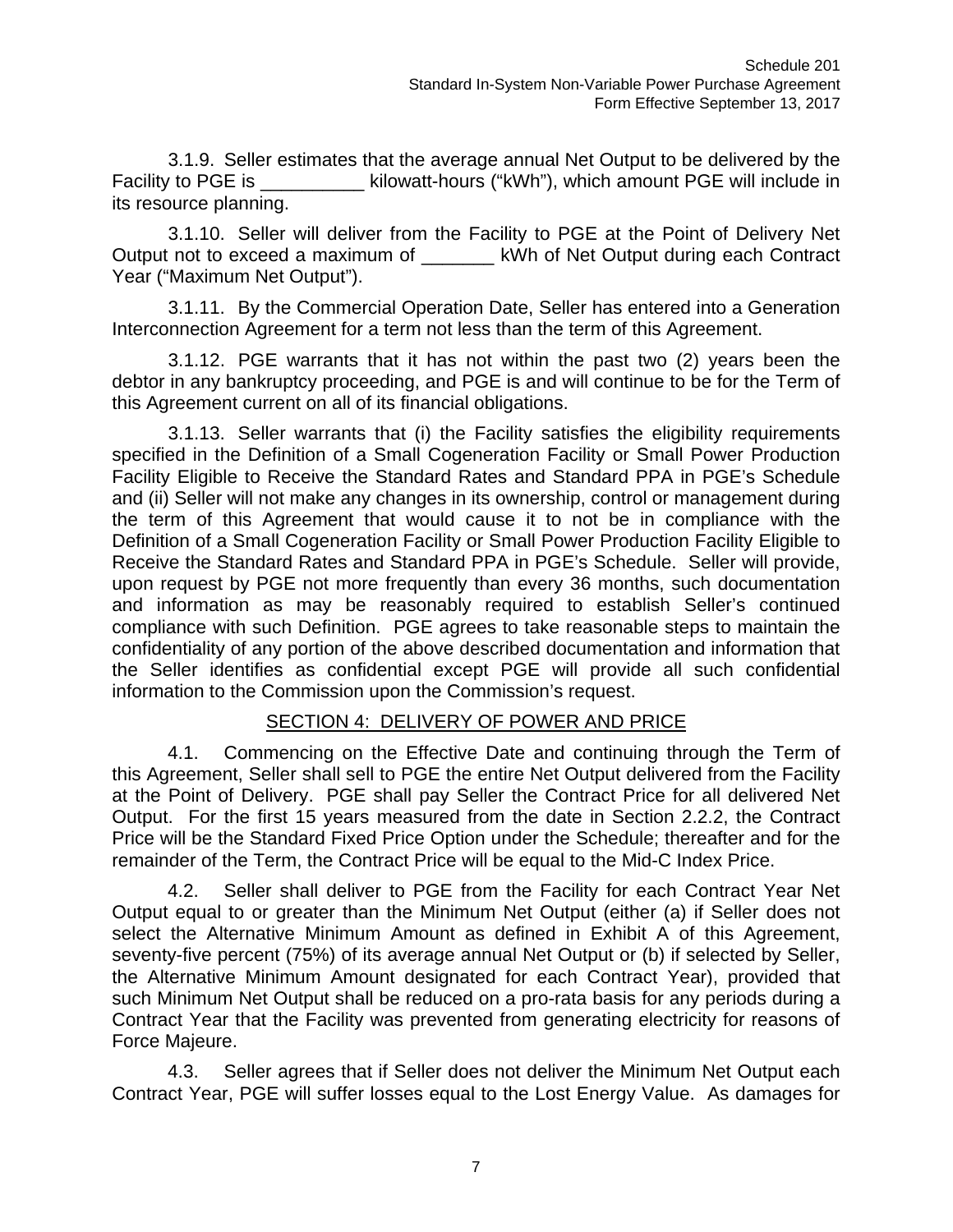Seller's failure to deliver the Minimum Net Output (subject to adjustment for reasons of Force Majeure as provided in Section 4.2) in any Contract Year, notwithstanding any other provision of this Agreement, the purchase price payable by PGE for future deliveries shall be reduced until Lost Energy Value is recovered. PGE and Seller shall work together in good faith to establish the period, in monthly amounts (not more than 24 months), of such reduction so as to avoid Seller's default on its commercial or financing agreements necessary for its continued operation of the Facility. For QF Facilities sized at 100 kW or smaller, the provisions of this section shall not apply.

4.4. Upon completion of construction of the Facility, Seller shall provide PGE an As-built Supplement to specify the actual Facility as built. Seller shall not increase the Nameplate Capacity Rating above that specified in Exhibit B or increase the ability of the Facility to deliver Net Output in quantities in excess of the Net Dependable Capacity, or the Maximum Net Output as described in Section 3.1.10 above, through any means including, but not limited to, replacement, modification, or addition of existing equipment, except with prior written notice to PGE. In the event Seller increases the Nameplate Capacity Rating of the Facility to no more than 10,000 kW pursuant to this section, PGE shall pay the Contract Price for the additional delivered Net Output. In the event Seller increases the Nameplate Capacity Rating to greater than 10,000 kW, then Seller shall be required to enter into a new power purchase agreement for all delivered Net Output proportionally related to the increase of Nameplate Capacity above 10,000 kW.

4.5. To the extent not otherwise provided in the Generation Interconnection Agreement, all costs associated with the modifications to PGE's interconnection facilities or electric system occasioned by or related to the interconnection of the Facility with PGE's system, or any increase in generating capability of the Facility, or any increase of delivery of Net Dependable Capacity from the Facility, shall be borne by Seller.

4.6. Seller may report under §1605(b) of the Energy Policy Act of 1992 or under any applicable program as belonging to Seller any of the Environmental Attributes produced with respect to the Facility, and PGE shall not report under such program that such Environmental Attributes belong to it.

# SECTION 5: OPERATION AND CONTROL

5.1. Seller shall operate and maintain the Facility in a safe manner in accordance with the Generation Interconnection Agreement, and Prudent Electrical Practices. PGE shall have no obligation to purchase Net Output from the Facility to the extent the interconnection of the Facility to PGE's electric system is disconnected, suspended or interrupted, in whole or in part, pursuant to the Generation Interconnection Agreement, or to the extent generation curtailment is required as a result of Seller's noncompliance with the Generation Interconnection Agreement. Seller is solely responsible for the operation and maintenance of the Facility. PGE shall not, by reason of its decision to inspect or not to inspect the Facility, or by any action or inaction taken with respect to any such inspection, assume or be held responsible for any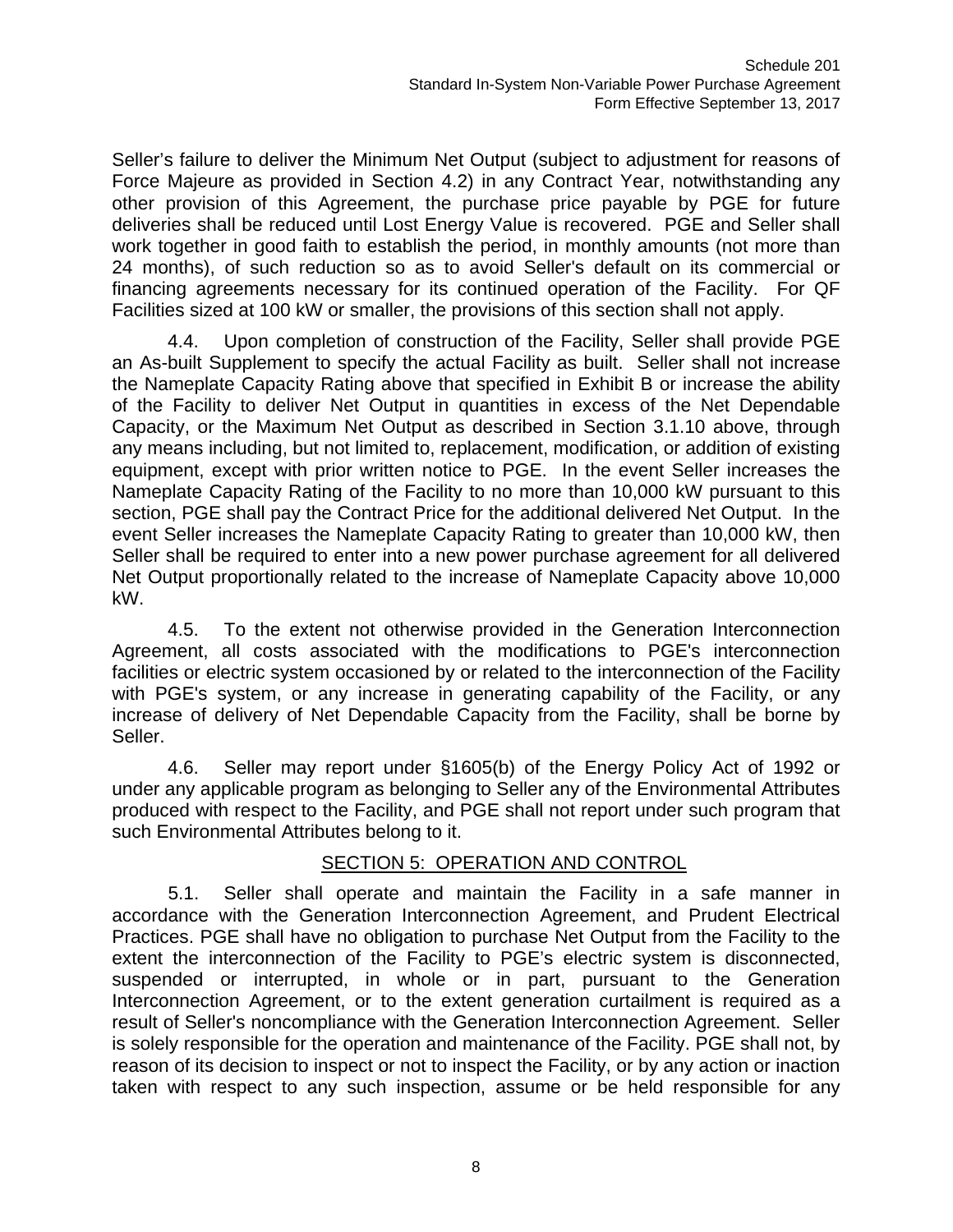liability or occurrence arising from the operation and maintenance by Seller of the Facility.

5.2. Seller agrees to provide sixty (60) days advance written notice of any scheduled maintenance that would require shut down of the Facility for any period of time.

5.3. If the Facility ceases operation for unscheduled maintenance, Seller immediately shall notify PGE of the necessity of such unscheduled maintenance, the time when such maintenance has occurred or will occur, and the anticipated duration of such maintenance. Seller shall take all reasonable measures and exercise its best efforts to avoid unscheduled maintenance, to limit the duration of such unscheduled maintenance, and to perform unscheduled maintenance during Off-Peak hours.

### SECTION 6: CREDITWORTHINESS

In the event Seller: a) is unable to represent or warrant as required by Section 3 that it has not been a debtor in any bankruptcy proceeding within the past two (2) years; b) becomes such a debtor during the Term; or c) is not or will not be current on all its financial obligations, Seller shall immediately notify PGE and shall promptly (and in no less than 10 days after notifying PGE) provide default security in an amount reasonably acceptable to PGE in one of the following forms: Senior Lien, Step-in Rights, a Cash Escrow or Letter of Credit. The amount of such default security that shall be acceptable to PGE shall be equal to: (annual On Peak Hours) X (On Peak Price – Off Peak Price) X (Minimum Net Output / 8760). Notwithstanding the foregoing, in the event Seller is not current on construction related financial obligations, Seller shall notify PGE of such delinquency and PGE may, in its discretion, grant an exception to the requirements to provide default security if the QF has negotiated financial arrangements with the construction loan lender that mitigate Seller's financial risk to PGE.

#### SECTION 7: METERING

7.1. PGE shall design, furnish, install, own, inspect, test, maintain and replace all metering equipment at Seller's cost and as required pursuant to the Generation Interconnection Agreement.

7.2. Metering shall be performed at the location and in a manner consistent with this Agreement and as specified in the Generation Interconnection Agreement. All Net Output purchased hereunder shall be adjusted to account for electrical losses, if any, between the point of metering and the Point of Delivery, so that he purchased amount reflects the net amount of power flowing into PGE's system at the Point of Delivery.

7.3. PGE shall periodically inspect, test, repair and replace the metering equipment as provided in the Generation Interconnection Agreement. If any of the inspections or tests discloses an error exceeding two (2%) percent of the actual energy delivery, either fast or slow, proper correction, based upon the inaccuracy found, shall be made of previous readings for the actual period during which the metering equipment rendered inaccurate measurements if that period can be ascertained. If the actual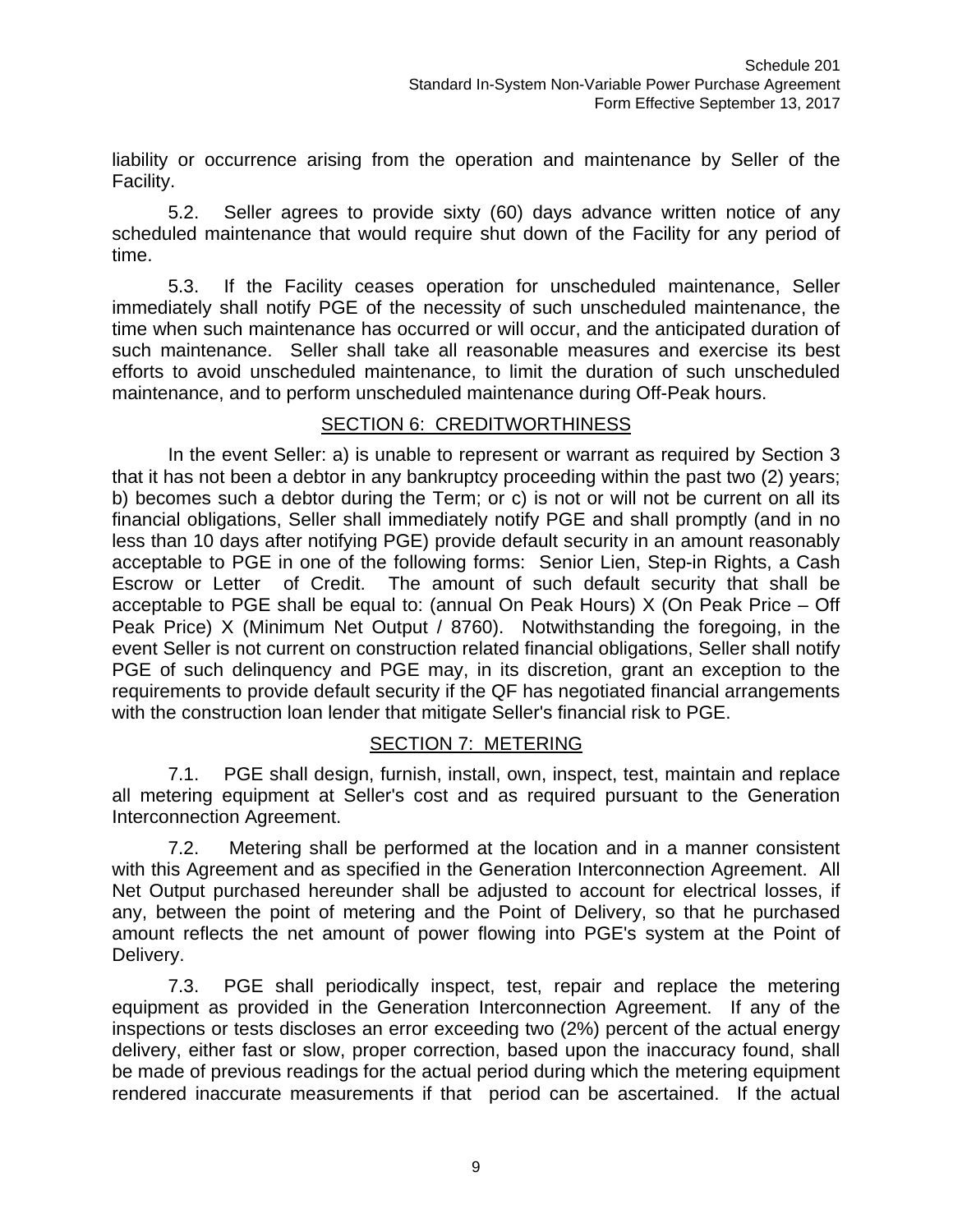period cannot be ascertained, the proper correction shall be made to the measurements taken during the time the metering equipment was in service since last tested, but not exceeding three (3) months, in the amount the metering equipment shall have been shown to be in error by such test. Any correction in billings or payments resulting from a correction in the meter records shall be made in the next billing or payment rendered. Such correction, when made, shall constitute full adjustment of any claim between Seller and PGE arising out of such inaccuracy of metering equipment.

7.4. To the extent not otherwise provided in the Generation Interconnection Agreement, all of PGE's costs relating to all metering equipment installed to accommodate Seller's Facility shall be borne by Seller.

### SECTION 8: BILLINGS, COMPUTATIONS AND PAYMENTS

8.1. On or before the thirtieth (30th) day following the end of each Billing Period, PGE shall send to Seller payment for Seller's deliveries of Net Output to PGE, together with computations supporting such payment. PGE may offset any such payment to reflect amounts owing from Seller to PGE pursuant to this Agreement, the Generation Interconnection Agreement, and any other agreement related to the Facility between the Parties or otherwise.

8.2. Any amounts owing after the due date thereof shall bear interest at the Prime Rate plus two percent (2%) from the date due until paid; provided, however, that the interest rate shall at no time exceed the maximum rate allowed by applicable law.

# SECTION 9: DEFAULT, REMEDIES AND TERMINATION

9.1. In addition to any other event that may constitute a default under this Agreement, the following events shall constitute defaults under this Agreement:

9.1.1. Breach by Seller or PGE of a representation or warranty, except for Section 3.1.4, set forth in this Agreement.

9.1.2. Seller's failure to provide default security, if required by Section 6, prior to delivery of any Net Output to PGE or within 10 days of notice.

9.1.3. Seller's failure to deliver the Minimum Net Output for two consecutive Contract Years.

9.1.4. If Seller is no longer a Qualifying Facility.

9.1.5. Failure of PGE to make any required payment pursuant to Section 8.1.

9.1.6 Seller's failure to meet the Commercial Operation Date.

9.2. In the event of a default under Section 9.1.6, PGE may provide Seller with written notice of default. Seller shall have one year in which to cure the default during which time the Seller shall pay PGE damages equal to the Lost Energy Value. If Seller is unable to cure the default, PGE may immediately terminate this Agreement as provided in Section 9.3. PGE's resource sufficiency/deficiency position shall have no bearing on PGE's right to terminate the Agreement under this Section 9.2.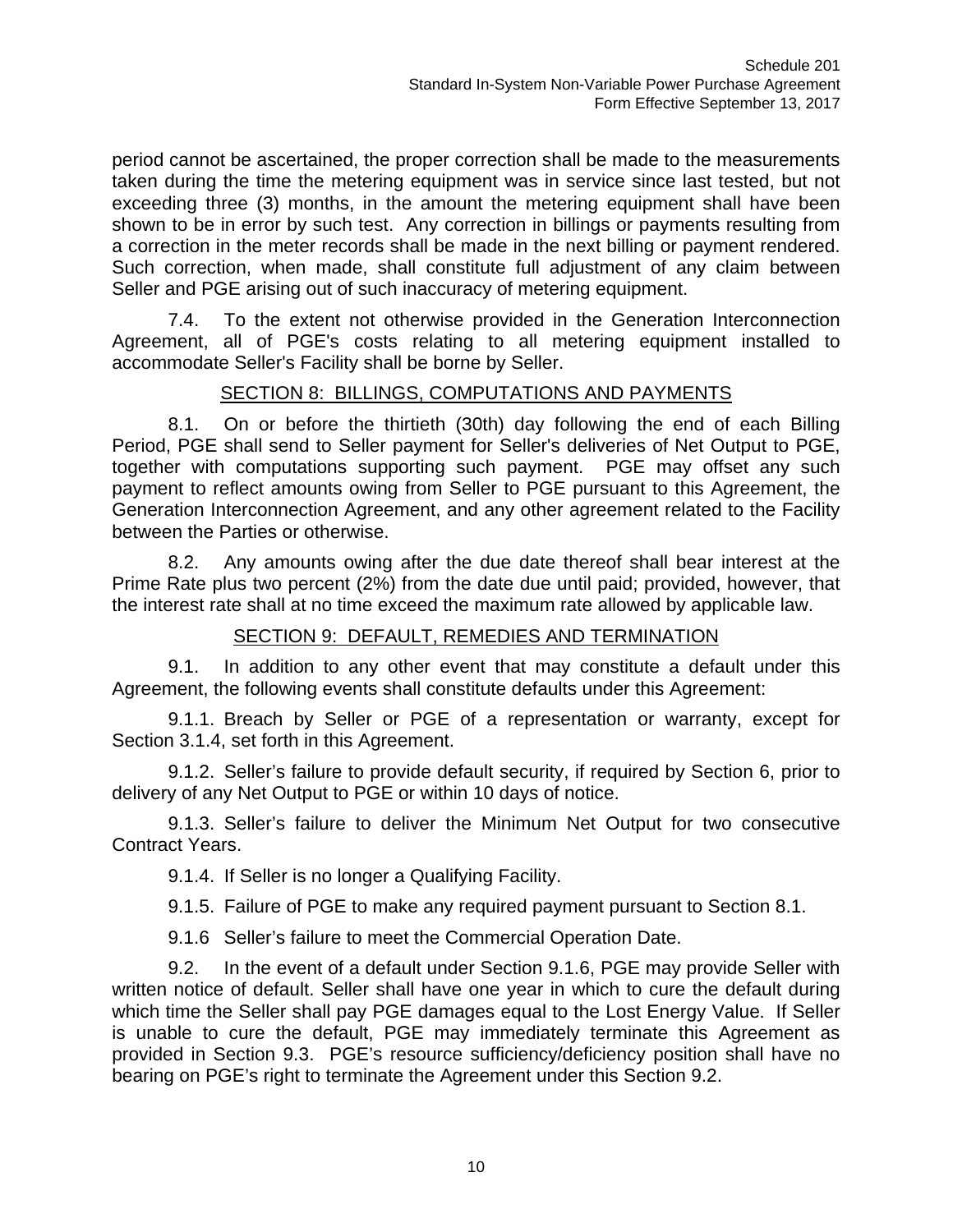9.3. In the event of a default hereunder, the non-defaulting party may immediately terminate this Agreement at its sole discretion by delivering written notice to the other Party, and, except for damages related to a default pursuant to Section 9.1.3 by a QF sized at 100 kW or smaller, may pursue any and all legal or equitable remedies provided by law or pursuant to this Agreement including damages related to the need to procure replacement power. Such termination shall be effective upon the date of delivery of notice, as provided in Section 20.1. The rights provided in this Section 9 are cumulative such that the exercise of one or more rights shall not constitute a waiver of any other rights.

9.4. If this Agreement is terminated as provided in this Section 9 PGE shall make all payments, within thirty (30) days, that, pursuant to the terms of this Agreement, are owed to Seller as of the time of receipt of notice of default. PGE shall not be required to pay Seller for any Net Output delivered by Seller after such notice of default.

9.5. If this Agreement is terminated as a result of Seller's default, Seller shall pay PGE the positive difference, if any, obtained by subtracting the Contract Price from the sum of the Forward Replacement Price for the Minimum Net Output that Seller was otherwise obligated to provide for a period of twenty-four (24) months from the date of termination. Accounts owed by Seller pursuant to this paragraph shall be due within five (5) business days after any invoice from PGE for the same.

9.6. In the event PGE terminates this Agreement pursuant to this Section 9, and Seller wishes to again sell Net Output to PGE following such termination, PGE in its sole discretion may require that Seller shall do so subject to the terms of this Agreement, including but not limited to the Contract Price until the Term of this Agreement (as set forth in Section 2.3) would have run in due course had the Agreement remained in effect. At such time Seller and PGE agree to execute a written document ratifying the terms of this Agreement.

9.7. Sections 9.1 9.4 9.5 9.6, 10, and 19.2 shall survive termination of this Agreement.

# SECTION 10: INDEMNIFICATION AND LIABILITY

10.1. Seller agrees to defend, indemnify and hold harmless PGE, its directors, officers, agents, and representatives against and from any and all loss, claims, actions or suits, including costs and attorney's fees, both at trial and on appeal, resulting from, or arising out of or in any way connected with Seller's delivery of electric power to PGE or with the facilities at or prior to the Point of Delivery, or otherwise arising out of this Agreement, including without limitation any loss, claim, action or suit, for or on account of injury, bodily or otherwise, to, or death of, persons, or for damage to, or destruction or economic loss of property belonging to PGE, Seller or others, excepting to the extent such loss, claim, action or suit may be caused by the negligence of PGE, its directors, officers, employees, agents or representatives.

10.2. PGE agrees to defend, indemnify and hold harmless Seller, its directors, officers, agents, and representatives against and from any and all loss, claims, actions or suits, including costs and attorney's fees, both at trial and on appeal, resulting from,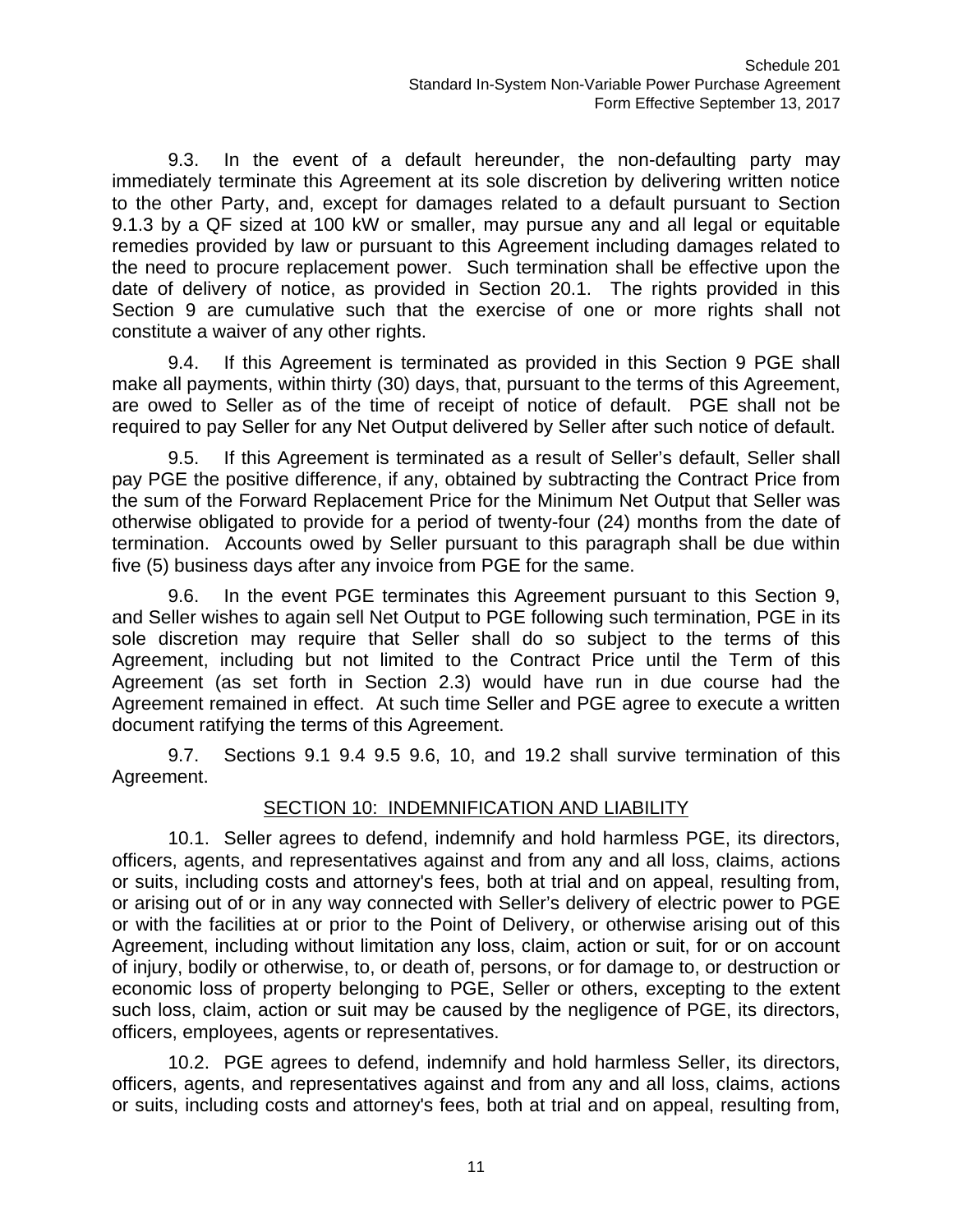or arising out of or in any way connected with PGE's receipt of electric power from Seller or with the facilities at or after the Point of Delivery, or otherwise arising out of this Agreement, including without limitation any loss, claim, action or suit, for or on account of injury, bodily or otherwise, to, or death of, persons, or for damage to, or destruction or economic loss of property belonging to PGE, Seller or others, excepting to the extent such loss, claim, action or suit may be caused by the negligence of Seller, its directors, officers, employees, agents or representatives.

10.3. Nothing in this Agreement shall be construed to create any duty to, any standard of care with reference to, or any liability to any person not a Party to this Agreement. No undertaking by one Party to the other under any provision of this Agreement shall constitute the dedication of that Party's system or any portion thereof to the other Party or to the public, nor affect the status of PGE as an independent public utility corporation or Seller as an independent individual or entity.

10.4. NEITHER PARTY SHALL BE LIABLE TO THE OTHER FOR SPECIAL, PUNITIVE, INDIRECT OR CONSEQUENTIAL DAMAGES, WHETHER ARISING FROM CONTRACT, TORT (INCLUDING NEGLIGENCE), STRICT LIABILITY OR OTHERWISE.

#### SECTION 11: INSURANCE

11.1. Prior to the connection of the Facility to PGE's electric system, provided such Facility has a design capacity of 200 kW or more, Seller shall secure and continuously carry for the Term hereof, with an insurance company or companies rated not lower than "B+" by the A. M. Best Company, insurance policies for bodily injury and property damage liability. Such insurance shall include provisions or endorsements naming PGE, it directors, officers and employees as additional insureds; provisions that such insurance is primary insurance with respect to the interest of PGE and that any insurance or self-insurance maintained by PGE is excess and not contributory insurance with the insurance required hereunder; a cross-liability or severability of insurance interest clause; and provisions that such policies shall not be canceled or their limits of liability reduced without thirty (30) days' prior written notice to PGE. Initial limits of liability for all requirements under this section shall be \$1,000,000 million single limit, which limits may be required to be increased or decreased by PGE as PGE determines in its reasonable judgment economic conditions or claims experience may warrant.

11.2. Prior to the connection of the Facility to PGE's electric system, provided such facility has a design capacity of 200 kW or more, Seller shall secure and continuously carry for the Term hereof, in an insurance company or companies rated not lower than "B+" by the A. M. Best Company, insurance acceptable to PGE against property damage or destruction in an amount not less than the cost of replacement of the Facility. Seller promptly shall notify PGE of any loss or damage to the Facility. Unless the Parties agree otherwise, Seller shall repair or replace the damaged or destroyed Facility, or if the facility is destroyed or substantially destroyed, it may terminate this Agreement. Such termination shall be effective upon receipt by PGE of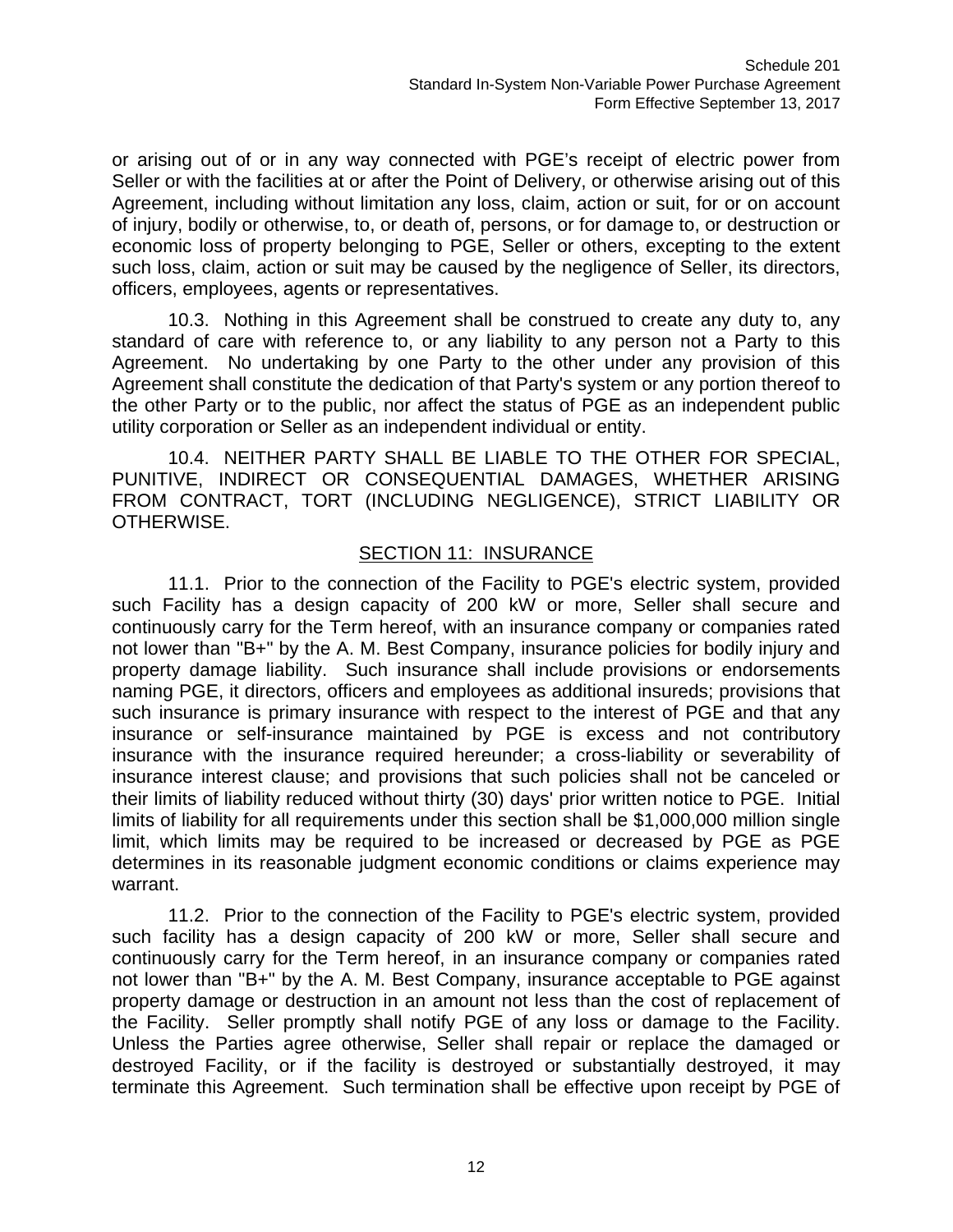written notice from Seller. Seller shall waive its insurers' rights of subrogation against PGE regarding Facility property losses.

11.3. Prior to the connection of the Facility to PGE's electric system and at all other times such insurance policies are renewed or changed, Seller shall provide PGE with a copy of each insurance policy required under this Section, certified as a true copy by an authorized representative of the issuing insurance company or, at the discretion of PGE, in lieu thereof, a certificate in a form satisfactory to PGE certifying the issuance of such insurance. If Seller fails to provide PGE with copies of such currently effective insurance policies or certificates of insurance, PGE at its sole discretion and without limitation of other remedies, may upon ten (10) days advance written notice by certified or registered mail to Seller either withhold payments due Seller until PGE has received such documents, or purchase the satisfactory insurance and offset the cost of obtaining such insurance from subsequent power purchase payments under this Agreement.

#### SECTION 12: FORCE MAJEURE

12.1. As used in this Agreement, "Force Majeure" or "an event of Force Majeure" means any cause beyond the reasonable control of the Seller or of PGE which, despite the exercise of due diligence, such Party is unable to prevent or overcome. By way of example, Force Majeure may include but is not limited to acts of God, fire, flood, storms, wars, hostilities, civil strife, strikes, and other labor disturbances, earthquakes, fires, lightning, epidemics, sabotage, restraint by court order or other delay or failure in the performance as a result of any action or inaction on behalf of a public authority which by the exercise of reasonable foresight such Party could not reasonably have been expected to avoid and by the exercise of due diligence, it shall be unable to overcome, subject, in each case, to the requirements of the first sentence of this paragraph. Force Majeure, however, specifically excludes the cost or availability of resources to operate the Facility, changes in market conditions that affect the price of energy or transmission, wind or water droughts, and obligations for the payment of money when due.

12.2. If either Party is rendered wholly or in part unable to perform its obligation under this Agreement because of an event of Force Majeure, that Party shall be excused from whatever performance is affected by the event of Force Majeure to the extent and for the duration of the Force Majeure, after which such Party shall recommence performance of such obligation, provided that:

12.2.1. the non-performing Party, shall, promptly, but in any case within one (1) week after the occurrence of the Force Majeure, give the other Party written notice describing the particulars of the occurrence; and

12.2.2. the suspension of performance shall be of no greater scope and of no longer duration than is required by the Force Majeure; and

12.2.3. the non-performing Party uses its best efforts to remedy its inability to perform its obligations under this Agreement.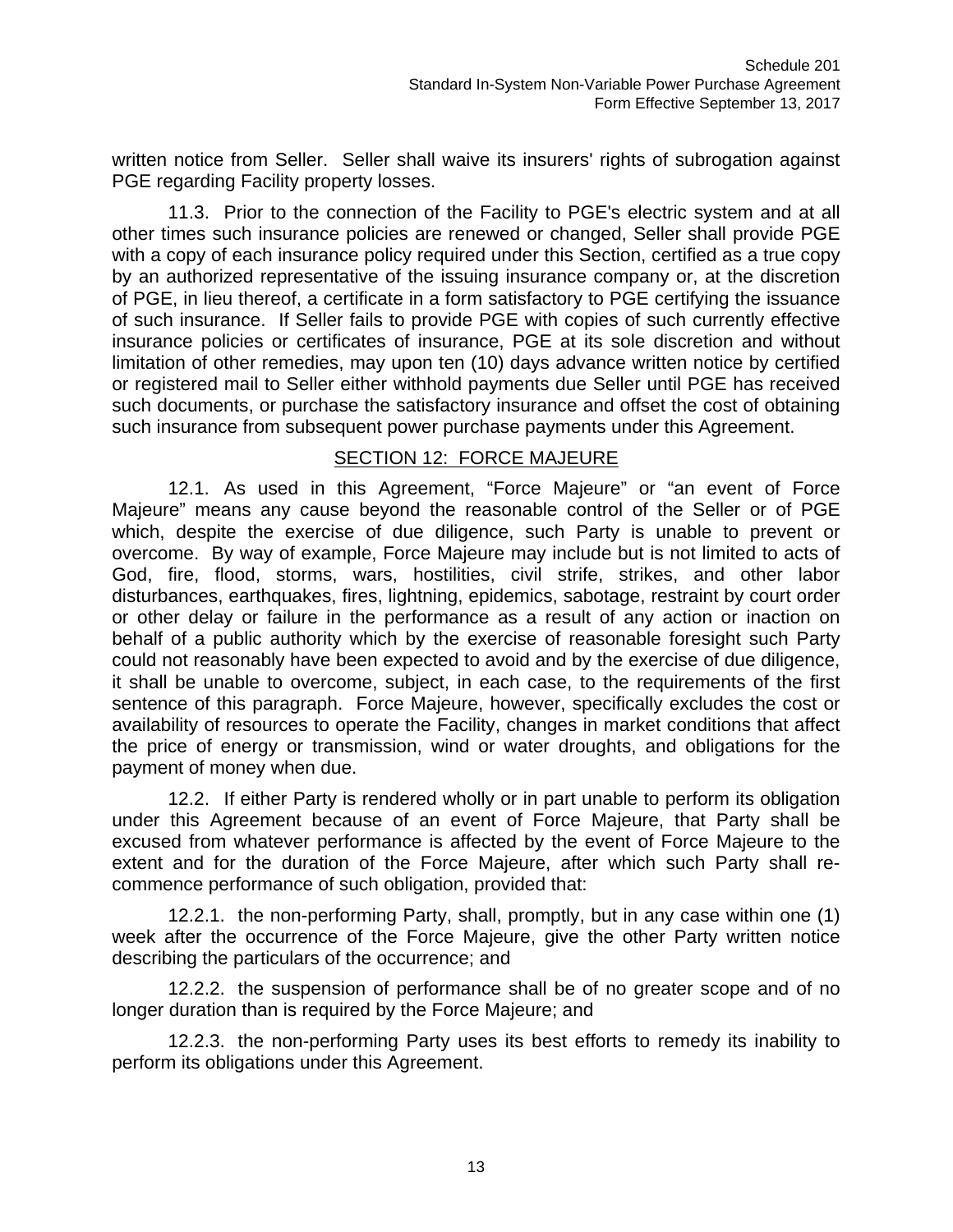12.3. No obligations of either Party which arose before the Force Majeure causing the suspension of performance shall be excused as a result of the Force Majeure.

12.4. Neither Party shall be required to settle any strike, walkout, lockout or other labor dispute on terms which, in the sole judgment of the Party involved in the dispute, are contrary to the Party's best interests.

# SECTION 13: SEVERAL OBLIGATIONS

Nothing contained in this Agreement shall ever be construed to create an association, trust, partnership or joint venture or to impose a trust or partnership duty, obligation or liability between the Parties. If Seller includes two or more parties, each such party shall be jointly and severally liable for Seller's obligations under this Agreement.

# SECTION 14: CHOICE OF LAW

This Agreement shall be interpreted and enforced in accordance with the laws of the state of Oregon, excluding any choice of law rules which may direct the application of the laws of another jurisdiction.

#### SECTION 15: PARTIAL INVALIDITY AND PURPA REPEAL

It is not the intention of the Parties to violate any laws governing the subject matter of this Agreement. If any of the terms of the Agreement are finally held or determined to be invalid, illegal or void as being contrary to any applicable law or public policy, all other terms of the Agreement shall remain in effect. If any terms are finally held or determined to be invalid, illegal or void, the Parties shall enter into negotiations concerning the terms affected by such decision for the purpose of achieving conformity with requirements of any applicable law and the intent of the Parties to this Agreement.

In the event the Public Utility Regulatory Policies Act (PURPA) is repealed, this Agreement shall not terminate prior to the Termination Date, unless such termination is mandated by state or federal law.

#### SECTION 16: WAIVER

Any waiver at any time by either Party of its rights with respect to a default under this Agreement or with respect to any other matters arising in connection with this Agreement must be in writing, and such waiver shall not be deemed a waiver with respect to any subsequent default or other matter.

#### SECTION 17: GOVERNMENTAL JURISDICTION AND AUTHORIZATIONS

This Agreement is subject to the jurisdiction of those governmental agencies having control over either Party or this Agreement. Seller shall at all times maintain in effect all local, state and federal licenses, permits and other approvals as then may be required by law for the construction, operation and maintenance of the Facility, and shall provide upon request copies of the same to PGE.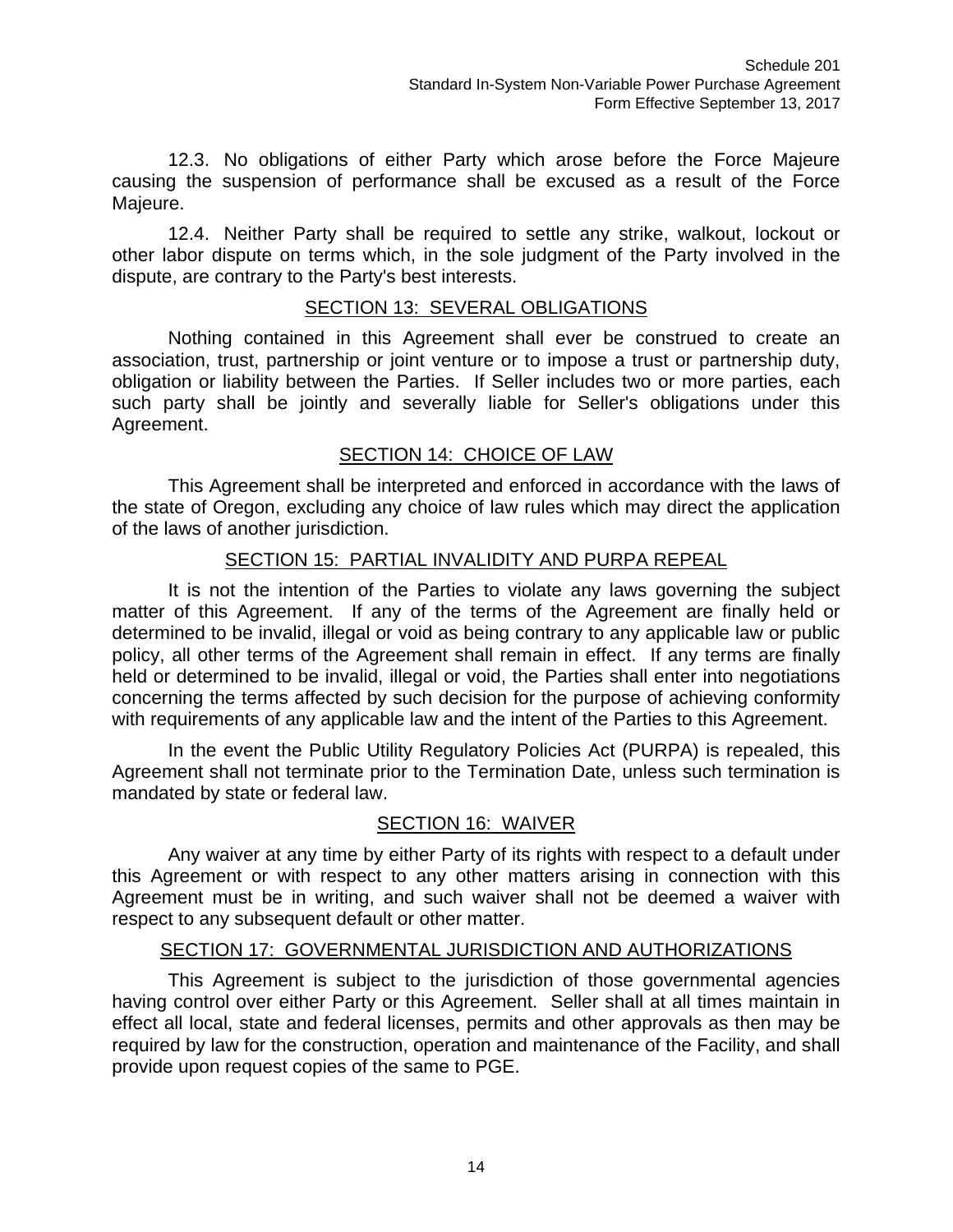# SECTION 18: SUCCESSORS AND ASSIGNS

This Agreement and all of the terms hereof shall be binding upon and inure to the benefit of the respective successors and assigns of the Parties. No assignment hereof by either Party shall become effective without the written consent of the other Party being first obtained and such consent shall not be unreasonably withheld. Notwithstanding the foregoing, either Party may assign this Agreement without the other Party's consent as part of (a) a sale of all or substantially all of the assigning Party's assets, or (b) a merger, consolidation or other reorganization of the assigning Party.

#### SECTION 19: ENTIRE AGREEMENT

19.1. This Agreement supersedes all prior agreements, proposals, representations, negotiations, discussions or letters, whether oral or in writing, regarding PGE's purchase of Net Output from the Facility. No modification of this Agreement shall be effective unless it is in writing and signed by both Parties.

19.2. By executing this Agreement, Seller releases PGE from any third party claims related to the Facility, known or unknown, which may have arisen prior to the Effective Date.

#### SECTION 20: NOTICES

20.1. All notices except as otherwise provided in this Agreement shall be in writing, shall be directed as follows and shall be considered delivered if delivered in person or when deposited in the U.S. Mail, postage prepaid by certified or registered mail and return receipt requested:

| To Seller:      |                                                                                                         |
|-----------------|---------------------------------------------------------------------------------------------------------|
| with a copy to: |                                                                                                         |
| To PGE:         | <b>Contracts Manager</b><br>QF Contracts, 3WTC0306<br>PGE - 121 SW Salmon St.<br>Portland, Oregon 97204 |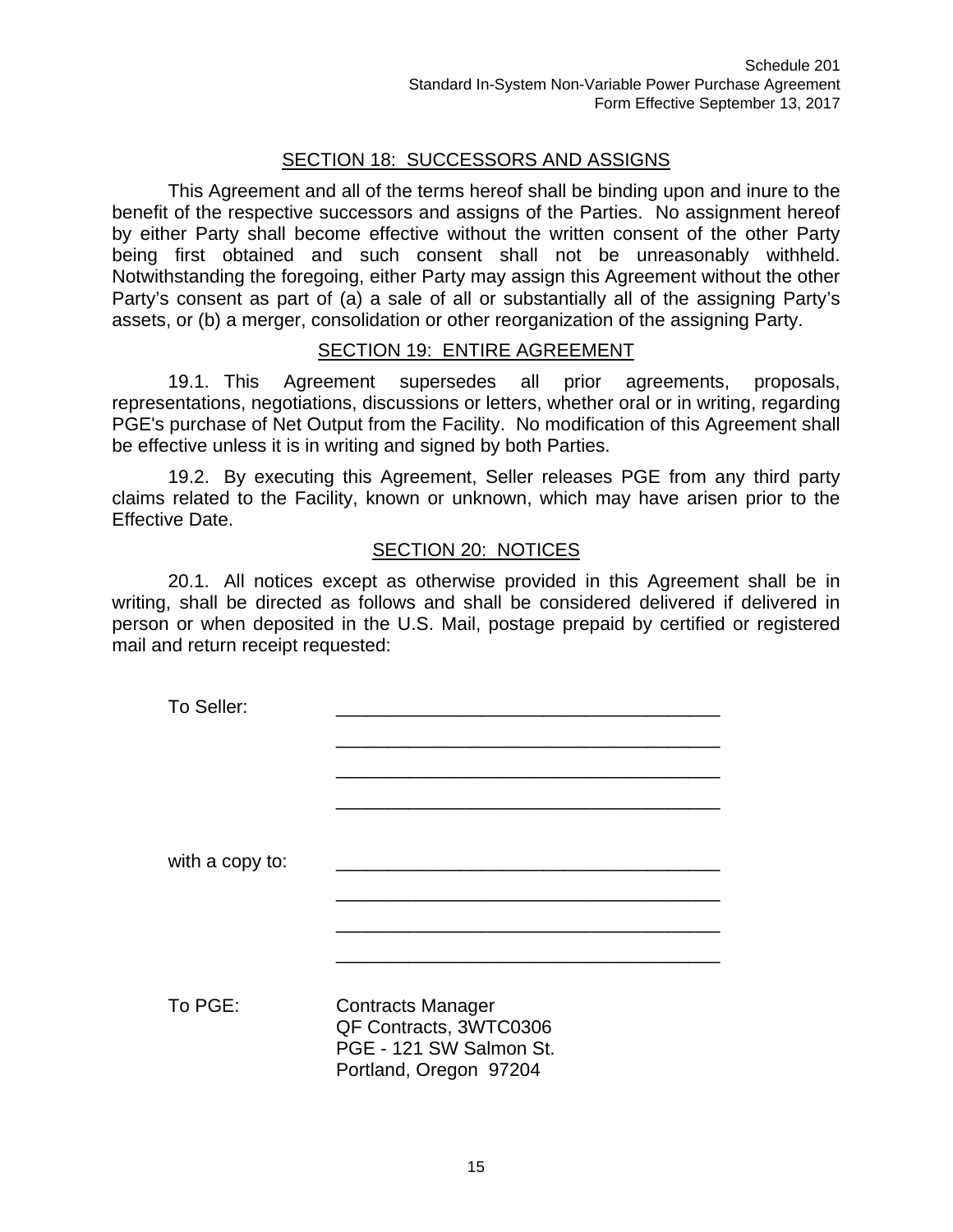20.2. The Parties may change the person to whom such notices are addressed, or their addresses, by providing written notices thereof in accordance with this Section 20.

IN WITNESS WHEREOF, the Parties hereto have caused this Agreement to be executed in their respective names as of the Effective Date.

| <b>PGE</b>                   |  |  |  |
|------------------------------|--|--|--|
| By: $\overline{\phantom{a}}$ |  |  |  |
| Name:                        |  |  |  |
| Title:                       |  |  |  |

| Date: |  |
|-------|--|
|-------|--|

(Name Seller)

| By:   |  |  |  |  |
|-------|--|--|--|--|
| Name: |  |  |  |  |

\_\_\_\_\_\_\_\_\_\_\_\_\_\_\_\_\_\_\_\_\_\_\_\_\_\_

Title: \_\_\_\_\_\_\_\_\_\_\_\_\_\_\_\_\_\_\_\_\_\_

Date: \_\_\_\_\_\_\_\_\_\_\_\_\_\_\_\_\_\_\_\_\_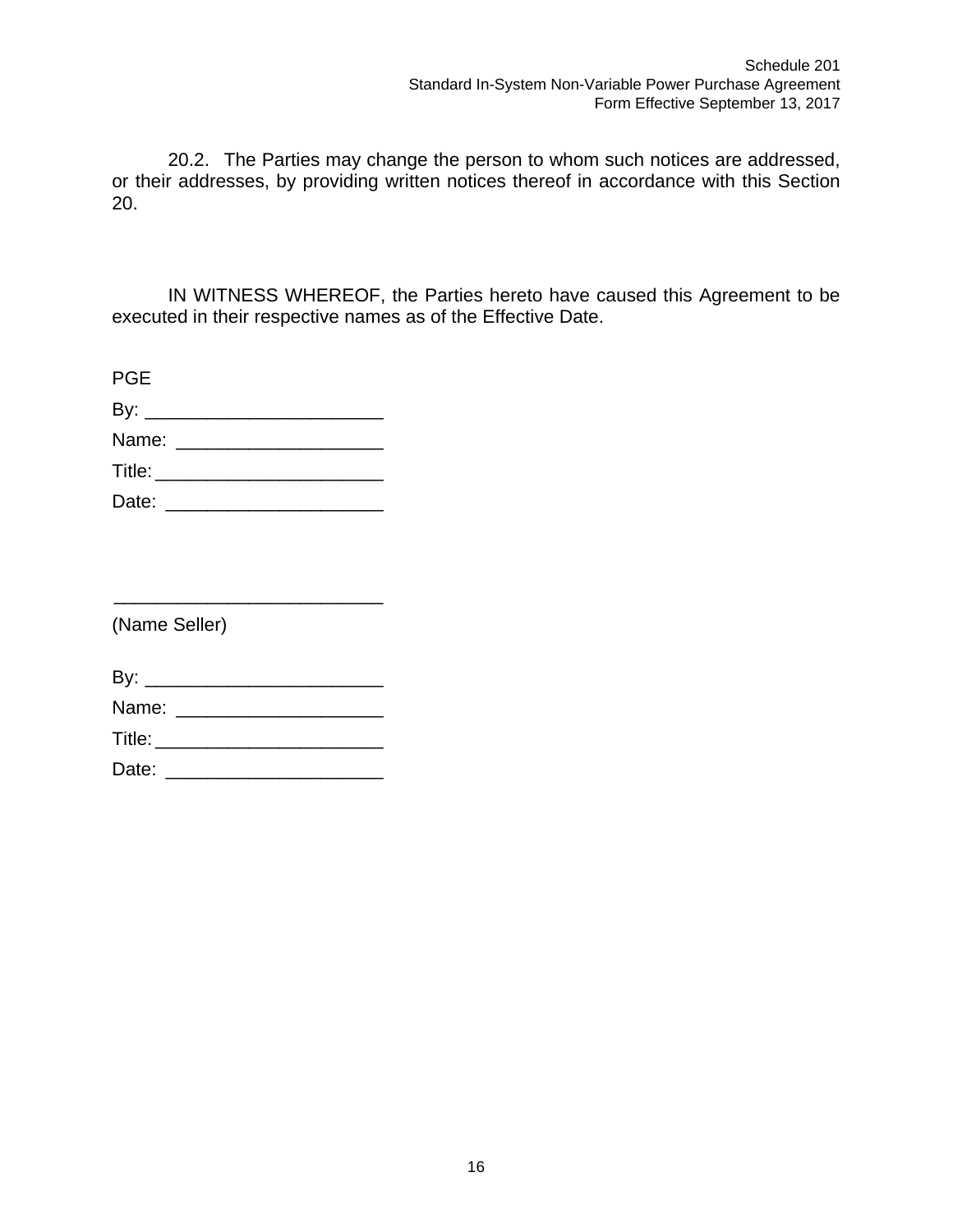#### EXHIBIT A MINIMUM NET OUTPUT

In this Exhibit, Seller may designate an alternative Minimum Net Output to seventy-five (75%) percent of annual average Net Output specified in Section 3.1.9 of the Agreement ("Alternative Minimum Amount"). Such Alternative Minimum Amount, if provided, shall exceed zero, and shall be established in accordance with Prudent Electrical Practices and documentation supporting such a determination shall be provided to PGE upon execution of the Agreement. Such documentation shall be commercially reasonable, and may include, but is not limited to, documents used in financing the project, and data on output of similar projects operated by seller, PGE or others.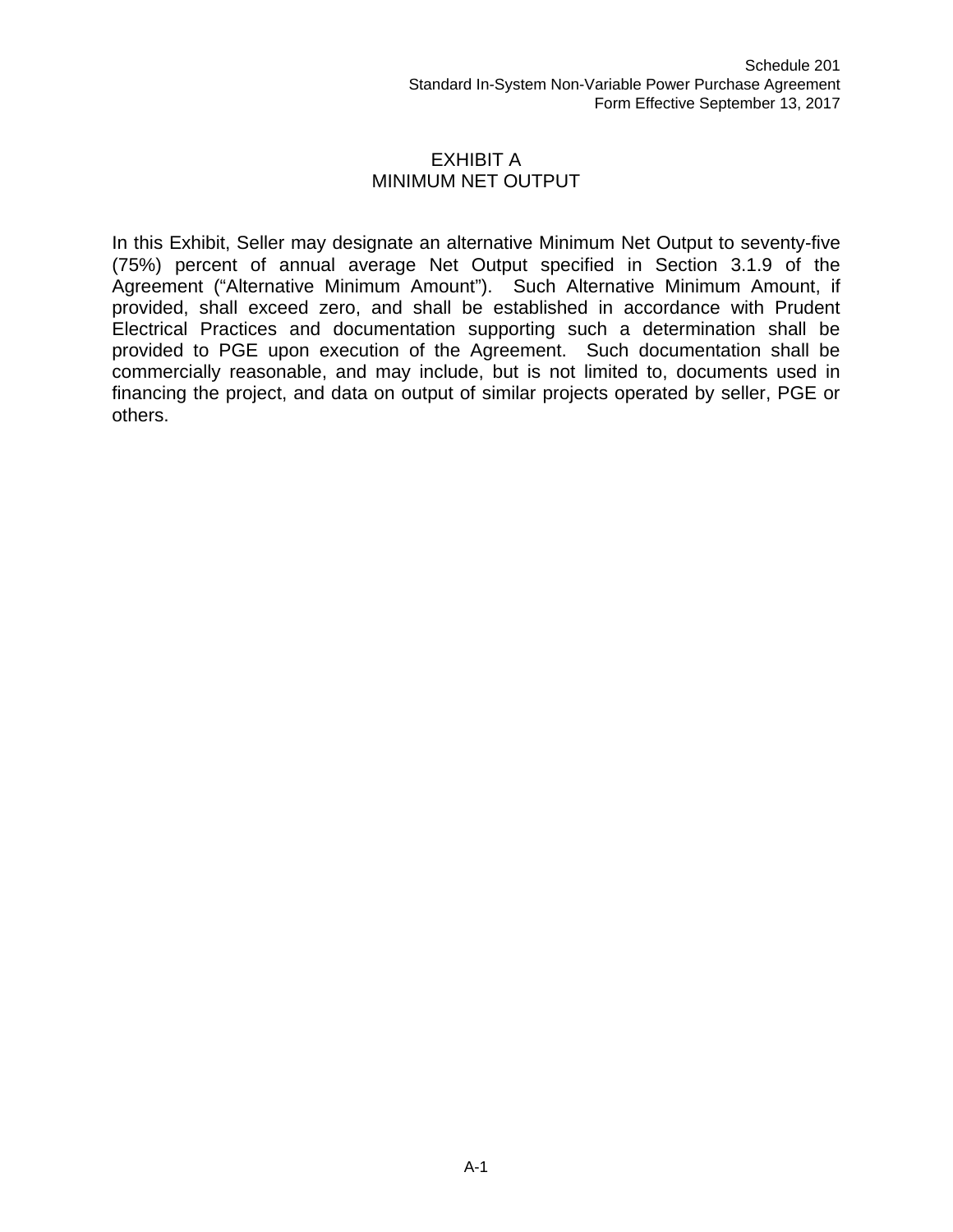# EXHIBIT B DESCRIPTION OF SELLER'S FACILITY

# **[Seller to Complete]**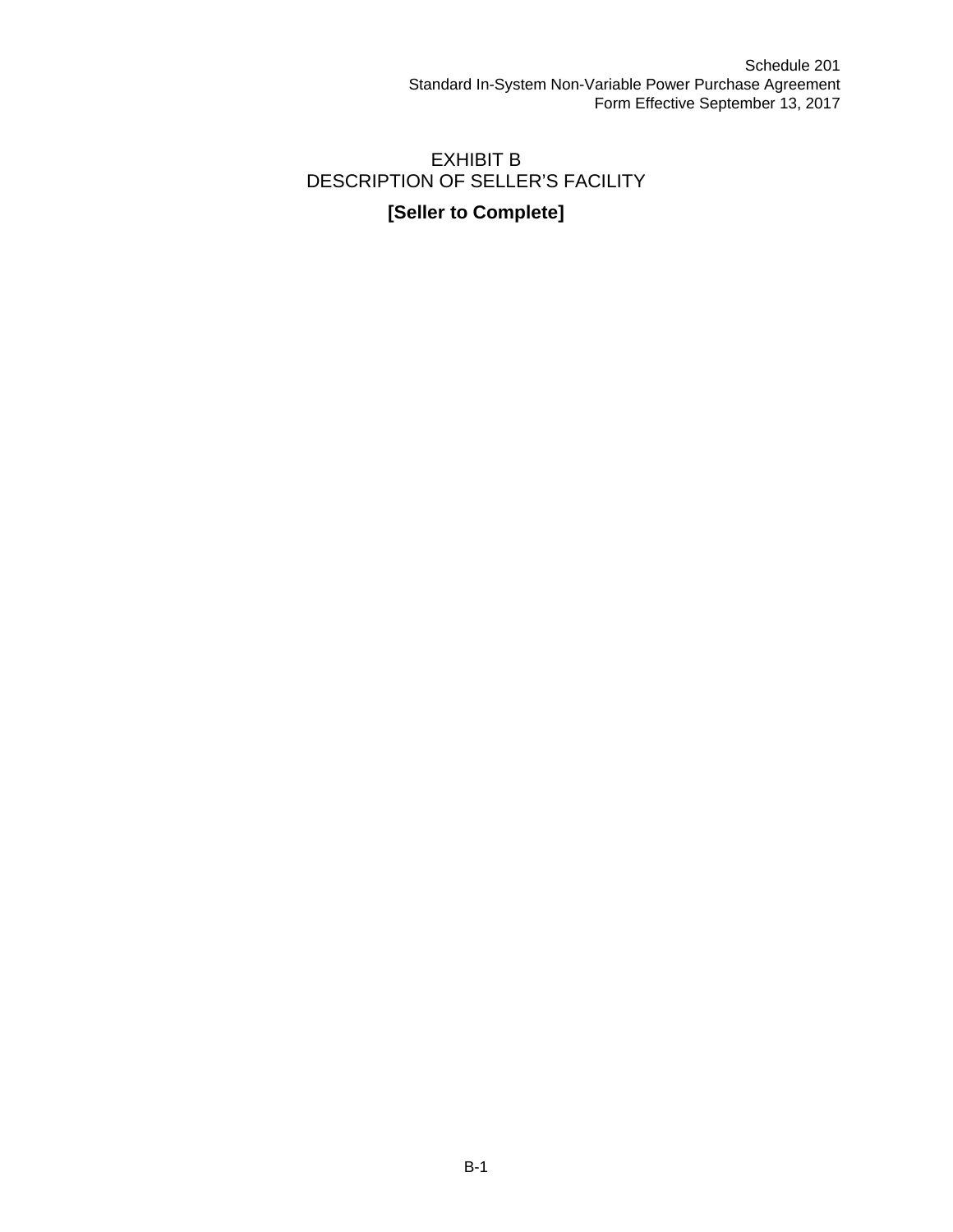## EXHIBIT C REQUIRED FACILITY DOCUMENTS

# **[Seller list all permits and authorizations required for this project]**

Sellers Generation Interconnection Agreement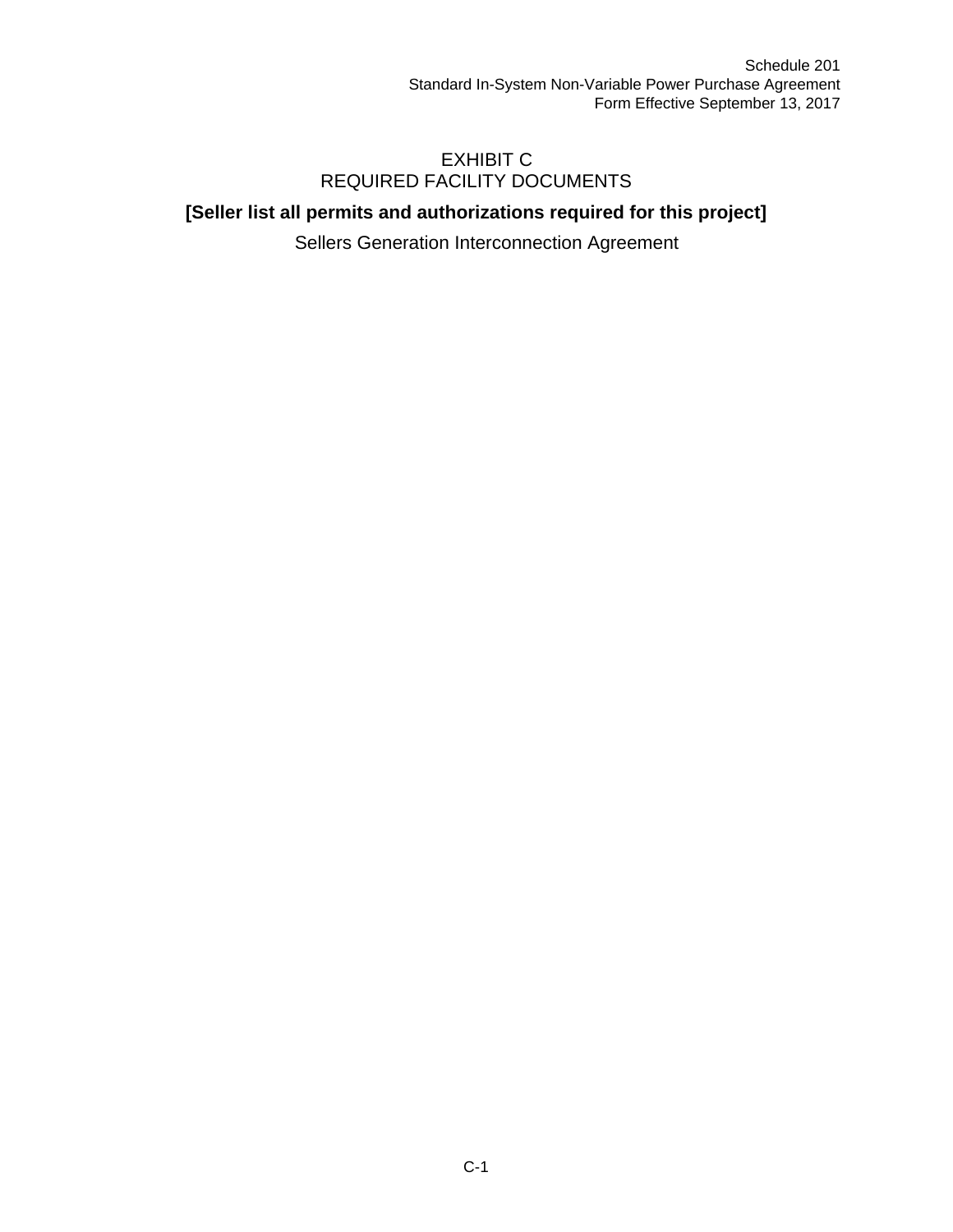# EXHIBIT D START-UP TESTING

# **[Seller identify appropriate tests]**

Required factory testing includes such checks and tests necessary to determine that the equipment systems and subsystems have been properly manufactured and installed, function properly, and are in a condition to permit safe and efficient start-up of the Facility, which may include but are not limited to (as applicable):

- 1. Pressure tests of all steam system equipment;
- 2. Calibration of all pressure, level, flow, temperature and monitoring instruments;
- 3. Operating tests of all valves, operators, motor starters and motor;
- 4. Alarms, signals, and fail-safe or system shutdown control tests;
- 5. Insulation resistance and point-to-point continuity tests;
- 6. Bench tests of all protective devices;
- 7. Tests required by manufacturer of equipment; and
- 8. Complete pre-parallel checks with PGE.

Required start-up test are those checks and tests necessary to determine that all features and equipment, systems, and subsystems have been properly designed, manufactured, installed and adjusted, function properly, and are capable of operating simultaneously in such condition that the Facility is capable of continuous delivery into PGE's electrical system, which may include but are not limited to (as applicable):

- 1. Turbine/generator mechanical runs including shaft, vibration, and bearing temperature measurements;
- 2. Running tests to establish tolerances and inspections for final adjustment of bearings, shaft run-outs;
- 3. Brake tests;
- 4. Energization of transformers;
- 5. Synchronizing tests (manual and auto);
- 6. Stator windings dielectric test;
- 7. Armature and field windings resistance tests;
- 8. Load rejection tests in incremental stages from 5, 25, 50, 75 and 100 percent load;
- 9. Heat runs;
- 10. Tests required by manufacturer of equipment;
- 11. Excitation and voltage regulation operation tests;
- 12. Open circuit and short circuit; saturation tests;
- 13. Governor system steady state stability test;
- 14. Phase angle and magnitude of all PT and CT secondary voltages and currents to protective relays, indicating instruments and metering;
- 15. Auto stop/start sequence;
- 16. Level control system tests; and
- 17. Completion of all state and federal environmental testing requirements.